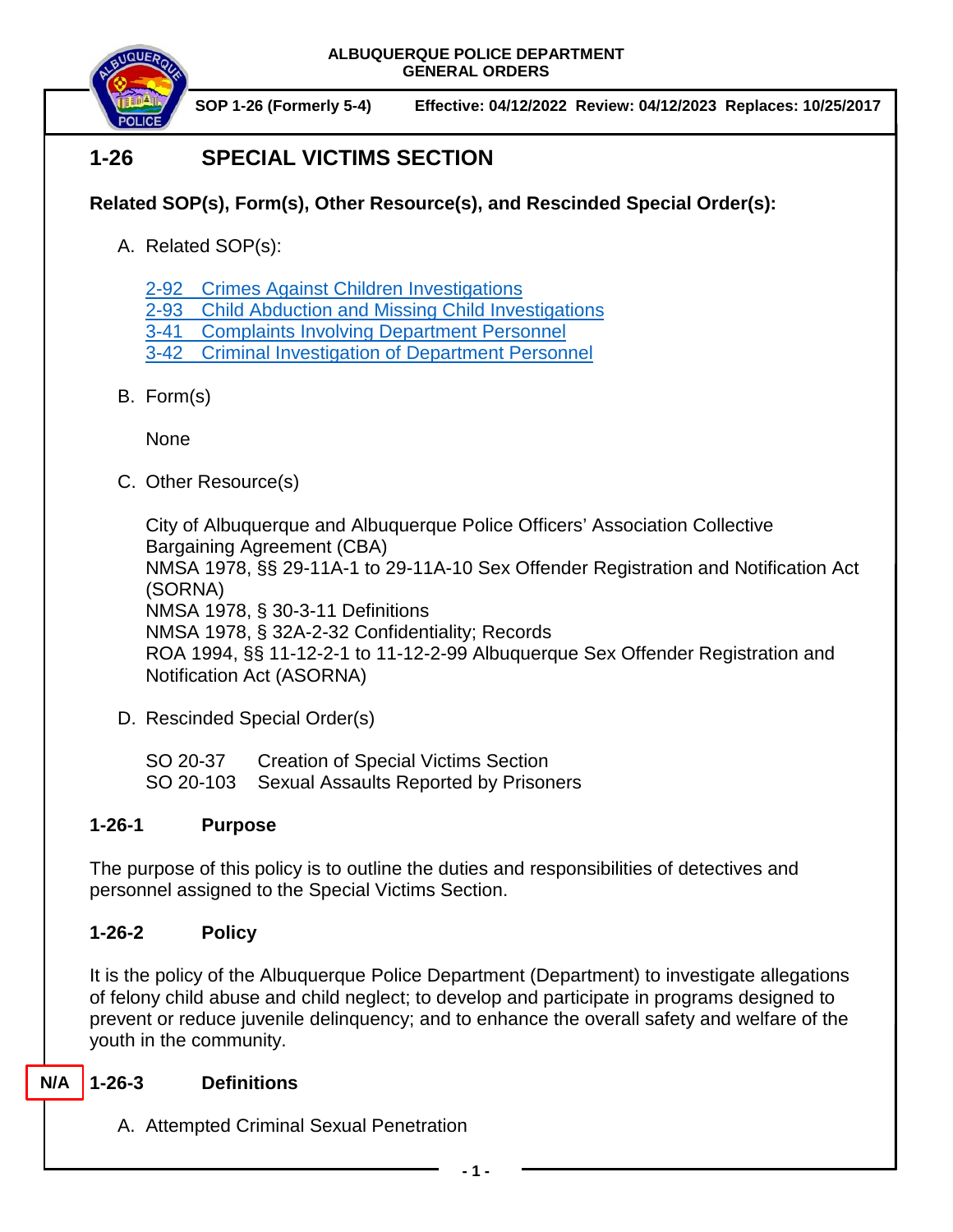



An overt act in furtherance of and with the intent to commit a felony, criminal sexual penetration, and tending but failing to effect its commission.

B. Cold Sexual Assault Case

A case where a sexual assault evidence kit has been obtained and DNA has identified an individual within the Combined DNA Index System (CODIS), or other leads have surfaced that can provide additional evidence for prosecution.

C. Combined DNA Index System

Combined DNA Index System (CODIS) is the generic term used to describe the FBI's program of support for criminal justice DNA databases as well as the software used to run these databases.

D. Criminal Sexual Penetration

The unlawful and intentional causing of a person to engage in sexual intercourse, cunnilingus, fellatio or anal intercourse or the causing of penetration, to any extent and with any object, of the genital or anal openings of another, whether or not there is any emission.

E. Household Member

Consistent with the Crimes Against Household Members Act, "household member" means a spouse, former spouse, parent, present or former step-parent, present or former parent-in-law, grandparent, grandparent-in-law, a co-parent of a child or a person with whom a person has had a continuing personal relationship. Cohabitation is not necessary to be deemed a household member for the purposes of the Crimes Against Household Members Act.

F. Intimate Parts

The primary genital area, groin, buttocks, anus, or breast.

G. Sexual Assault Exam Kit (SAEK)

A kit that is often times referred to as a "rape kit", which refers to the kit itself. A SAEK is a container that includes a checklist, materials, and instructions, along with envelopes and containers to package any specimens collected during the exam.

H. Victim Advocate (Victim Assistant)

A Department employee trained to support victims of crime. A Victim Advocate offers victims information, emotional support, and help finding resources and filling out paperwork.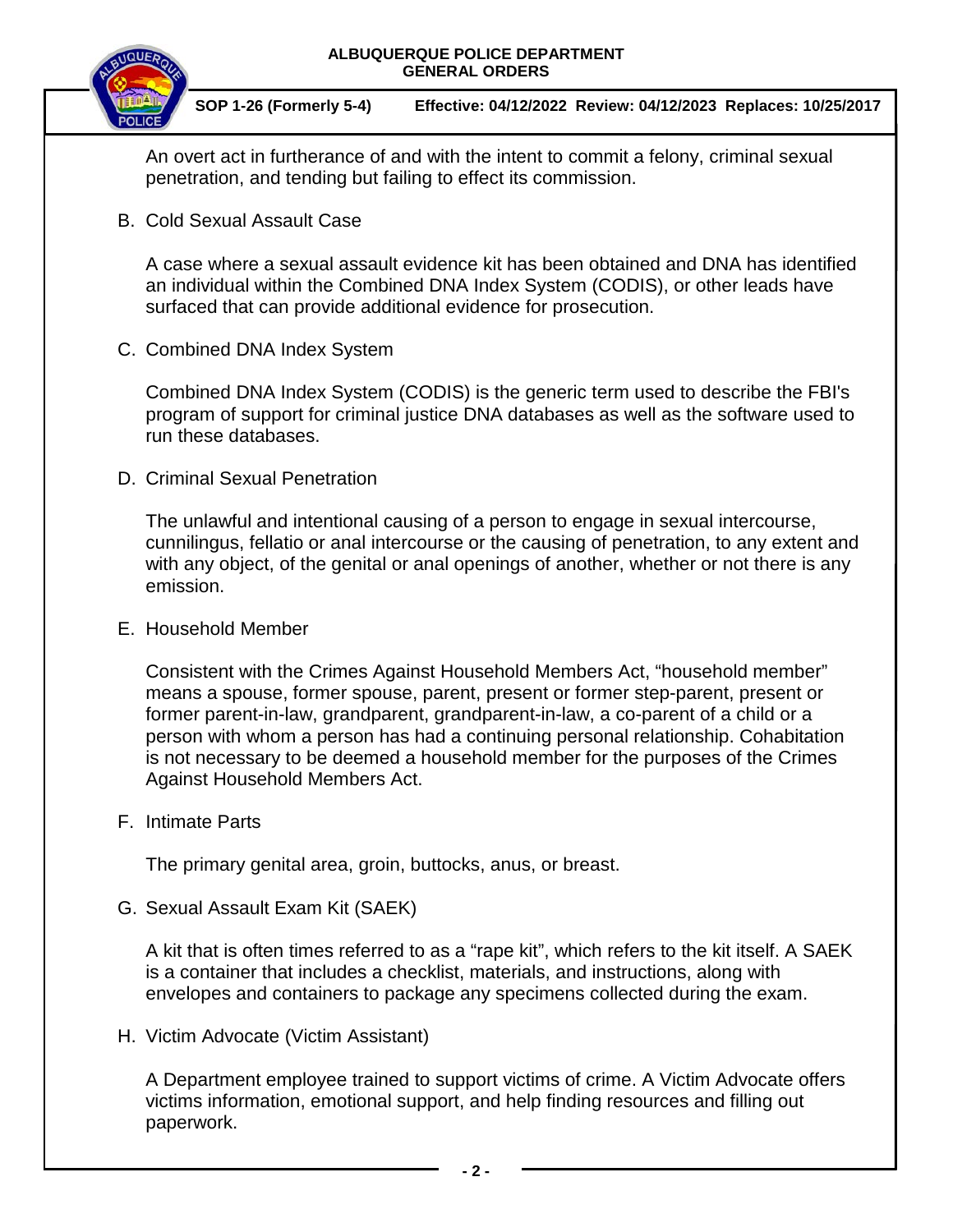| ALBUQUERQUE POLICE DEPARTMENT<br><b>GENERAL ORDERS</b> |                                                                                                                                                                                                                                                                                                                    |
|--------------------------------------------------------|--------------------------------------------------------------------------------------------------------------------------------------------------------------------------------------------------------------------------------------------------------------------------------------------------------------------|
|                                                        | <b>SOP 1-26 (Formerly 5-4)</b><br>Effective: 04/12/2022 Review: 04/12/2023 Replaces: 10/25/2017                                                                                                                                                                                                                    |
| $1 - 26 - 4$<br>N/A                                    | <b>Special Victims Section Generally</b>                                                                                                                                                                                                                                                                           |
|                                                        | A. The Special Victims Section consists of the:                                                                                                                                                                                                                                                                    |
|                                                        | 1. Advocacy Unit;                                                                                                                                                                                                                                                                                                  |
|                                                        | 2. Child Abuse Response Evaluators (CARE);                                                                                                                                                                                                                                                                         |
|                                                        | 3. Child Exploitation Detail (CED);                                                                                                                                                                                                                                                                                |
|                                                        | 4. Crimes Against Children Unit (CACU);                                                                                                                                                                                                                                                                            |
|                                                        | 5. Sex Crimes Unit; and                                                                                                                                                                                                                                                                                            |
|                                                        | 6. Sex Offender Registration Detail (SORD).                                                                                                                                                                                                                                                                        |
| $1 - 26 - 5$                                           | Advocacy Unit (Sex Crimes, Domestic Violence Advocacy, and Stalking)                                                                                                                                                                                                                                               |
|                                                        | A. Chain of Command                                                                                                                                                                                                                                                                                                |
|                                                        | 1. Victim Advocates shall report to the Victim Advocate Unit Supervisor.                                                                                                                                                                                                                                           |
|                                                        | 2. The Victim Advocate Unit Supervisor shall report to the Special Victims Section<br>Lieutenant.                                                                                                                                                                                                                  |
|                                                        | B. The Advocacy Unit shall:                                                                                                                                                                                                                                                                                        |
|                                                        | 1. Provide the Department with a team of civilians to assist in connecting victims of<br>domestic violence, stalking, and sexual assault, who are thirteen (13) years of age<br>and older, with resources to promote safety and healing; and                                                                       |
|                                                        | 2. Connect victims to their investigation and law enforcement.                                                                                                                                                                                                                                                     |
| $1 - 26 - 6$<br><b>CARE</b><br>6                       |                                                                                                                                                                                                                                                                                                                    |
|                                                        | A. CARE sworn personnel shall:                                                                                                                                                                                                                                                                                     |
|                                                        | 1. Be assigned to the Field Services Bureau (FSB);                                                                                                                                                                                                                                                                 |
|                                                        | 2. Be responsible for responding to calls for service involving children, and volunteer<br>as primary sworn personnel on such calls when available. This will include referrals<br>from the New Mexico Children, Youth, and Families Department that are reported<br>to the Emergency Communications Center (ECC); |

3. Conduct preliminary investigations according to CARE training. CARE sworn personnel shall generate a Uniform Incident Report on all child-related investigations;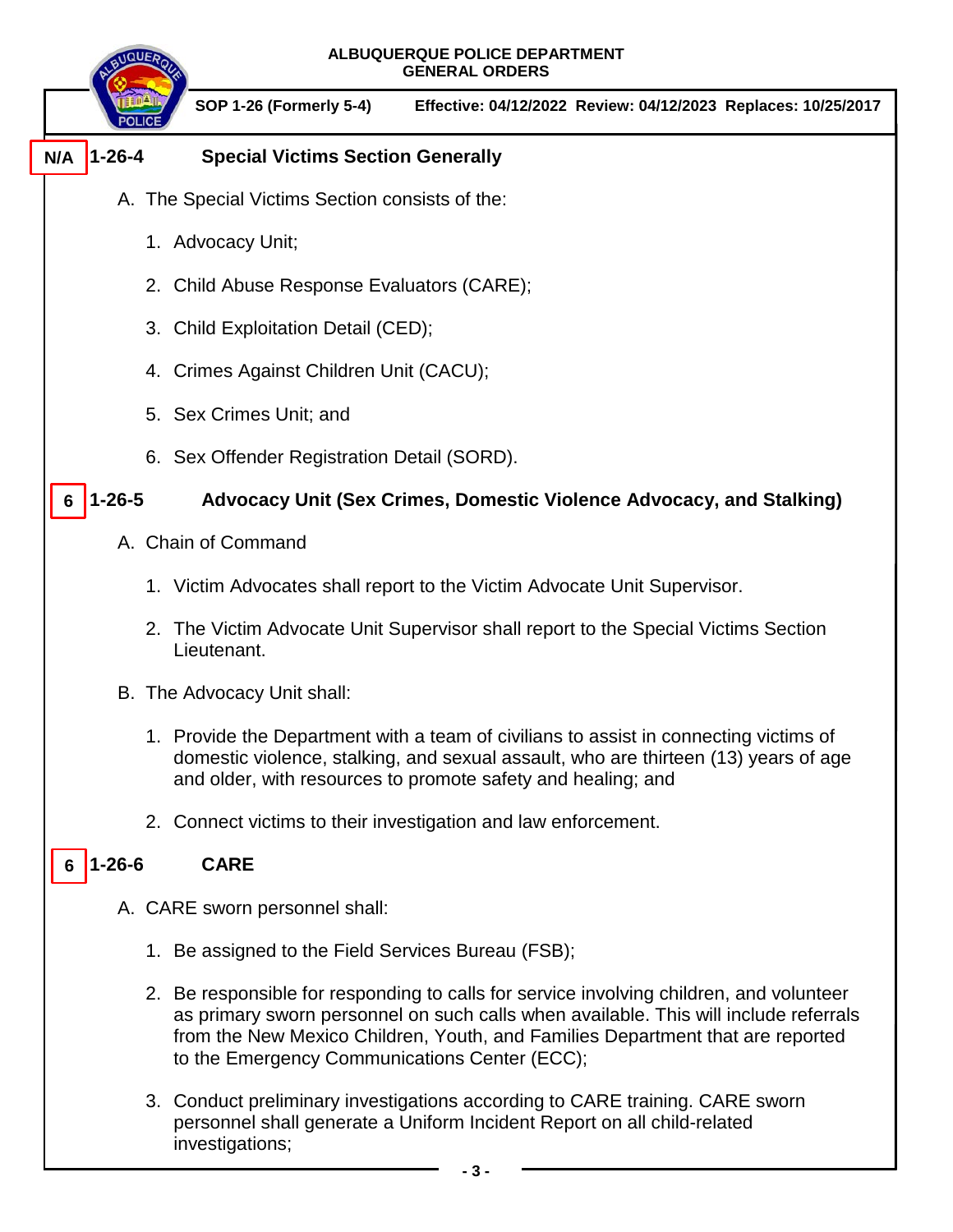

**SOP 1-26 (Formerly 5-4) Effective: 04/12/2022 Review: 04/12/2023 Replaces: 10/25/2017**

- a. CARE sworn personnel shall forward the Uniform Incident Reports to the CARE Sergeant Coordinator and the CACU Sergeant for review.
- 4. Be allowed to take child related calls in other area commands upon approval from the CARE Sergeant Coordinator;
- 5. Submit a monthly activity report to the CARE Sergeant Coordinator and the CACU Sergeant on the first day of each month;
- 6. Be responsible for notifying Payroll Section personnel and the CACU Sergeant Coordinator in the event of promotion or when transferring from FSB or the Special Victims Section;
- 7. Attend all refresher training to include quarterly meetings; and
- 8. Adhere to the rules and responsibilities set forth in this Standard Operating Procedure (SOP). Failure to abide by the rules and responsibilities shall be grounds for removal from the CARE program and loss of CARE special skills pay as outlined in the current CBA.
- B. The CARE Sergeant Coordinator shall:
	- 1. Be responsible for collecting monthly reports from CARE sworn personnel;
	- 2. Submit a CARE Sergeant Coordinator monthly report to the CACU Sergeant by the first of every month;
	- 3. Be responsible for reviewing all Uniform Incident Reports generated by CARE sworn personnel;
	- 4. Be available for questions and guidance for CARE sworn personnel during their assigned shift;
	- 5. Meet with CARE sworn personnel under their supervision on a quarterly basis;
	- 6. Be responsible for identifying training issues and deficiencies with CARE sworn personnel;
	- 7. If available, assist with serious calls for service involving children, regardless of area command, over the telephone;
	- 8. Attend all refresher training; and
	- 9. Adhere to the rules and responsibilities set forth in this SOP. Failure to abide by the rules and responsibilities shall be grounds for removal from the CARE program and loss of CARE special skills pay as outlined in the current CBA.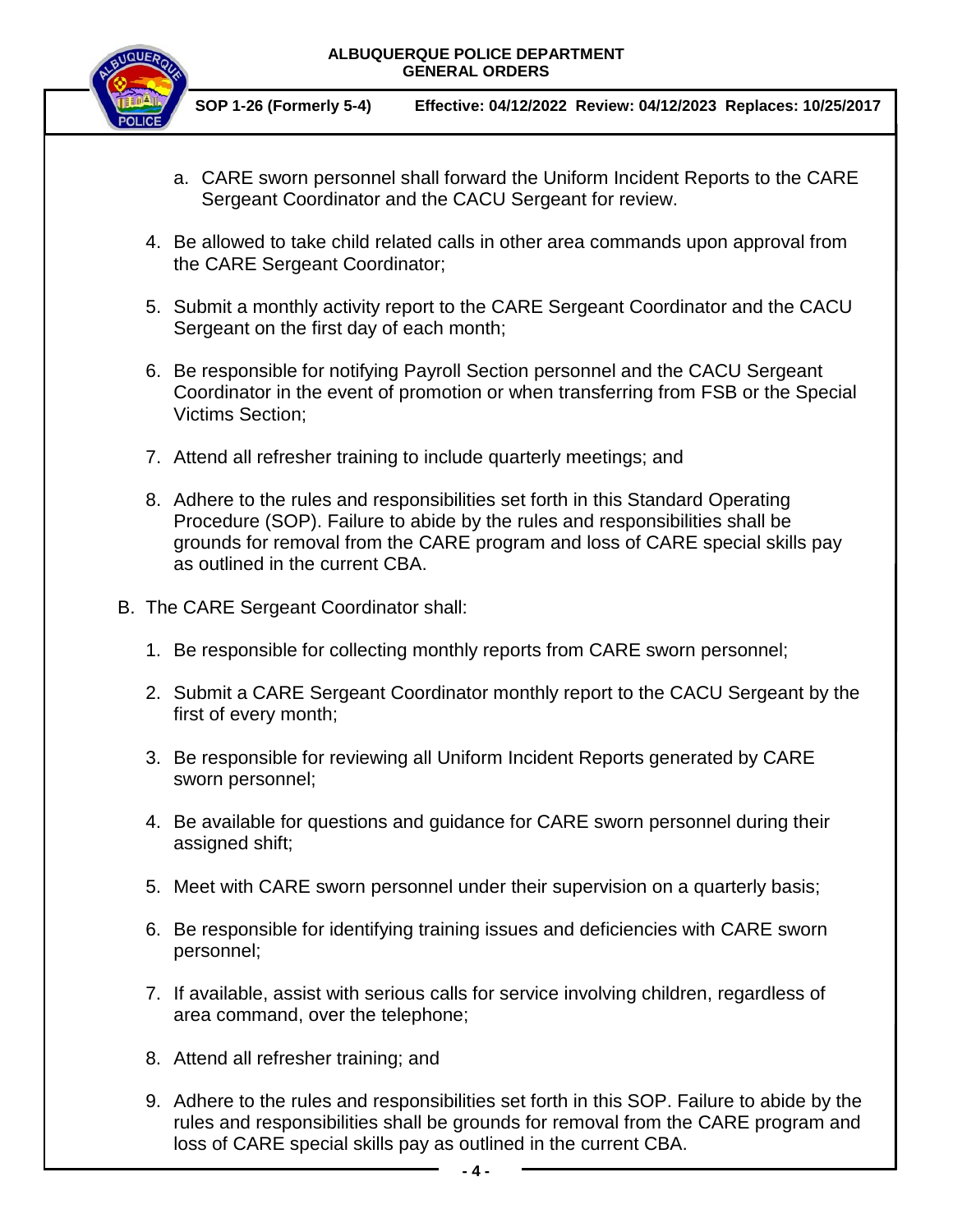**SOP 1-26 (Formerly 5-4) Effective: 04/12/2022 Review: 04/12/2023 Replaces: 10/25/2017**

### **1-26-7 Child Exploitation Detail (CED) 6**

- A. Child Exploitation Detail (CED) detectives shall:
	- 1. Investigate sexual crimes against children perpetrated by preferential offenders that target children.
	- 2. Take case responsibility in cases involving multiple child victims of sexual offenses by serial offender.
	- 3. Assist the Department in completing Amber Alerts in missing/abducted child cases.
	- 4. Be on an on-call rotation.
	- 5. Assist in training Department personnel, public groups, organizations, and other law enforcement agencies.
- B. The CED Sergeant shall maintain all necessary training and certification of CED detectives.
- C. Investigations
	- 1. CED will provide assistance to the field in child abduction cases.
		- a. CED Detectives shall not take case responsibility for the criminal investigation, unless the criminal charges fall under the crimes listed above.
		- b. The appropriate investigative unit (e.g., Impact Team, Armed Robbery Unit, Homicide Unit, etc.) shall take case responsibility for the criminal investigation in relation to the abduction.

#### **1-26-8 Crimes Against Children Unit (CACU) 6**

- A. A CACU Detective shall:
	- 1. Prioritize, coordinate, and investigate felony crimes against children that relate to child abuse and neglect;
	- 2. Provide all sworn personnel with assistance and training in the investigation and documentation of crimes against children; and
- 3. Adhere to the procedures outlined in SOP Crimes Against Children Investigations (refer to SOP Crimes Against Children Investigations for sanction classifications and additional duties).
- **Sex Crimes Unit 6**

**N/A**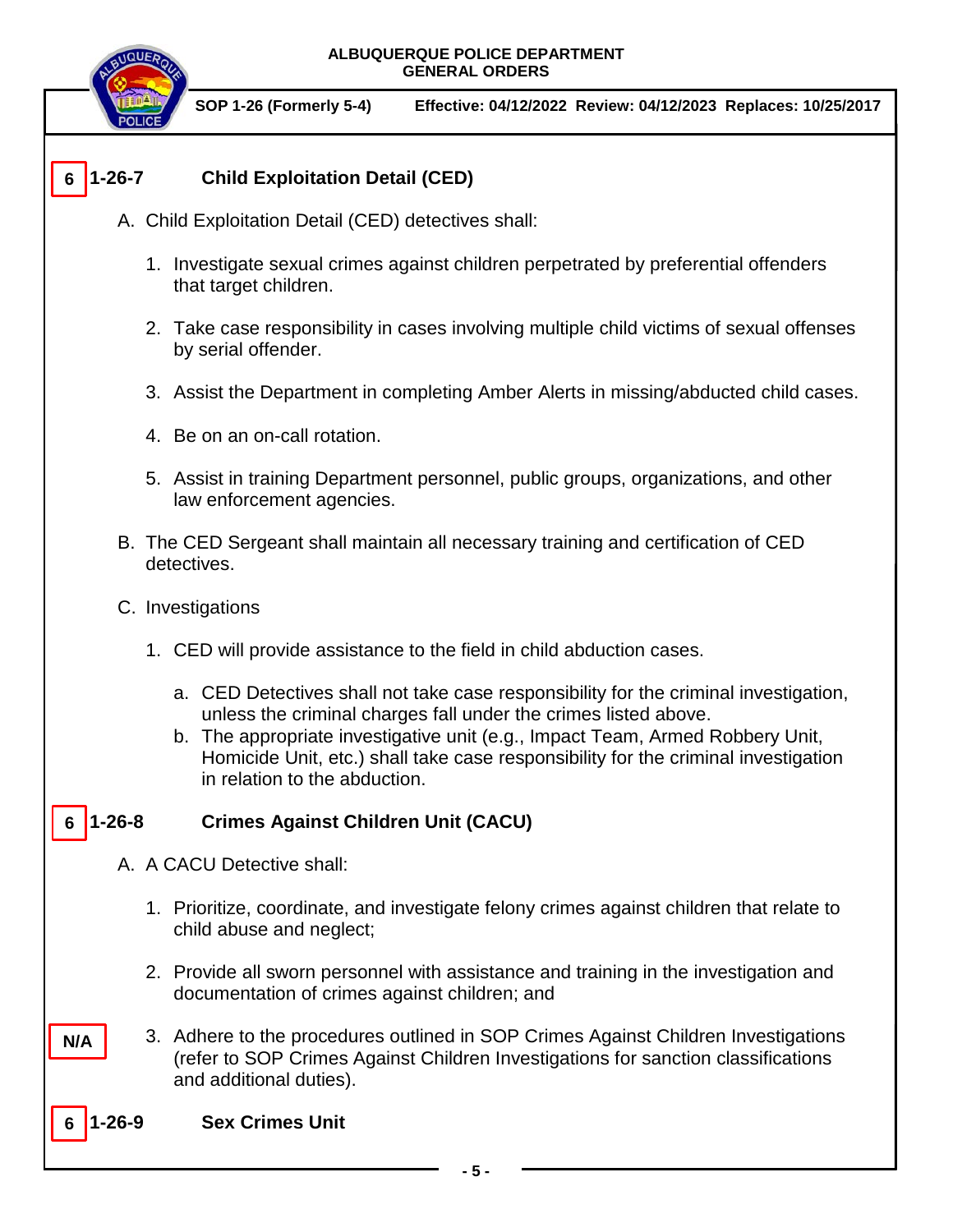

**SOP 1-26 (Formerly 5-4) Effective: 04/12/2022 Review: 04/12/2023 Replaces: 10/25/2017**

- A. Sex Crimes Unit personnel shall:
	- 1. Be responsible for investigating the following cases:
		- a. Criminal sexual penetration cases, including attempted criminal sexual penetration, and criminal sexual contacts as follows:
			- i. Criminal sexual penetration cases where the victim is between thirteen (13) to eighteen (18) years of age and the offender is not a household member;
			- ii. All criminal sexual penetration cases where the victim is at least eighteen (18) years of age, regardless of victim/offender relationship;
			- iii. Criminal sexual contacts where the victim is between thirteen (13) to eighteen (18) years of age and the offender is NOT a household member; and

iv. Felony criminal sexual contacts where the victim is at least eighteen years of age and all criminal sexual contact is perpetrated:

- 1. By the use of force or coercion that results in personal injury to the victim;
- 2. By the use of force or coercion when the perpetrator is aided or abetted by one or more persons; or
- 3. When the perpetrator is armed with a deadly weapon.
- v. Criminal sexual assault investigations when individuals are identified through a DNA match in CODIS, or other investigative efforts in current and cold cases.
- b. All felony criminal sexual penetrations and criminal sexual contact cases involving sworn personnel.
	- i. Consistent with SOP Criminal Investigation of Department Personnel, the arresting officer shall call an FSB supervisor to assist with a preliminary investigation.
		- 1. An acting sergeant shall not conduct investigations of sworn personnel.
		- 2. The FSB supervisor shall conduct a thorough investigation of the allegations. If there is probable cause to support the allegation, the FSB supervisor shall contact the Sex Crimes Unit Sergeant to assume case responsibility.
			- A. The FSB supervisor shall complete an Internal Affairs Request (IAR) through the IA database web application no later than twenty-four (24) hours after notification, consistent with SOP Complaints Involving Department Personnel.
		- 3. Following a thorough investigation of the allegations, if the allegations are unfounded or the alleged physical contact was within policy or training, the FSB supervisor shall complete an IAR through the IA database web application no later than twenty-four (24) hours after notification, consistent with SOP Complaints Involving Department Personnel.
		- 4. If during the review process the Internal Affairs Professional Standards (IAPS) Division Detective/Investigator determines that there may have been criminal conduct by an officer, the IAPS Division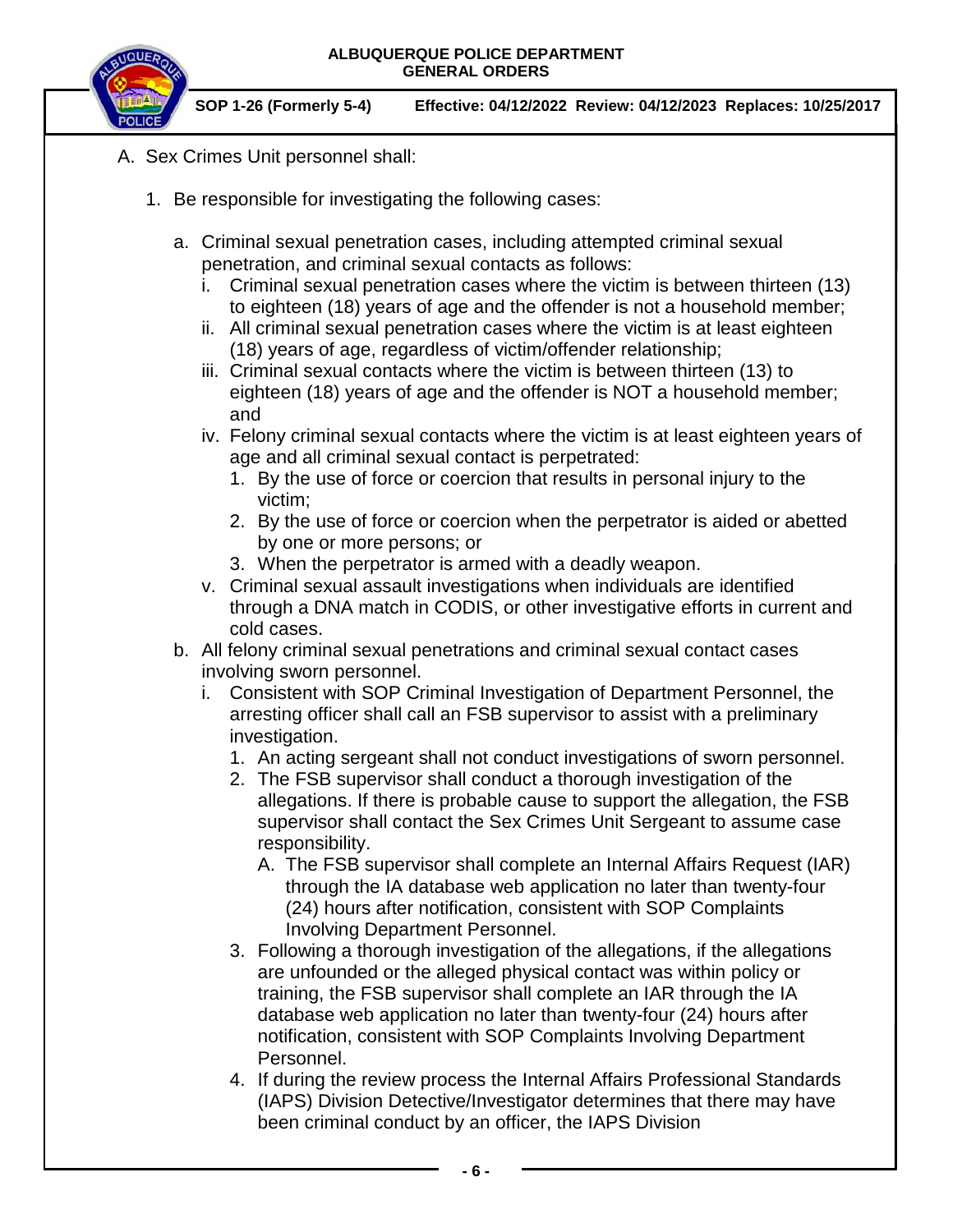

**SOP 1-26 (Formerly 5-4) Effective: 04/12/2022 Review: 04/12/2023 Replaces: 10/25/2017**

Detective/Investigator shall immediately notify the IAPS Division Commander.

- A. The IAPS Division Commander shall immediately notify the Chief of Police regarding a referral for a criminal investigation.
- B. If it is determined that Sex Crimes Unit personnel shall investigate the criminal offense, the IAPS Division Detective/Investigator shall proceed with the administrative investigation, consistent with SOP Criminal Investigation of Department personnel.
- B. The Sex Crimes Unit Sergeant or their designee shall review and then assign all cases to Sex Crimes Unit Detectives.
- C. Sex Crimes Unit Call-Out Criteria and Procedures
	- 1. The Sex Crimes Unit shall be on-call twenty-four (24) hours a day, seven (7) days per week.
		- a. The Sex Crimes Unit Sergeant shall organize the on-call schedule.
	- 2. FSB sworn personnel shall conduct an preliminary investigation and determine the following facts before they notify their supervisor to determine if a Sex Crimes Unit Detective is needed:
		- a. The victim wants to prosecute case;
		- b. The victim wants to be evaluated by a SANE;
		- c. The victim is injured;
		- d. The individual is in custody;
			- i. Is the offender law enforcement?
			- ii. Has the officers' lapel been reviewed for confirmation/elimination of allegation?
		- e. Whether any weapons were used. If so, what kind;
		- f. Whether a crime scene has been identified;
		- g. Whether a search warrant is needed; and
		- h. Whether the victim or individual are intoxicated.
	- 3. After FSB sworn personnel conduct a preliminary investigation, FSB supervisors shall contact the Sex Crimes Unit Sergeant or their designee and advise them of the facts collected.
	- 4. The Sex Crimes Unit Sergeant or their designee shall then determine whether the call meets the call-out criteria based on:
		- a. The complexity of the case;
		- b. If a warrant is required; and
		- c. If an individual is in custody.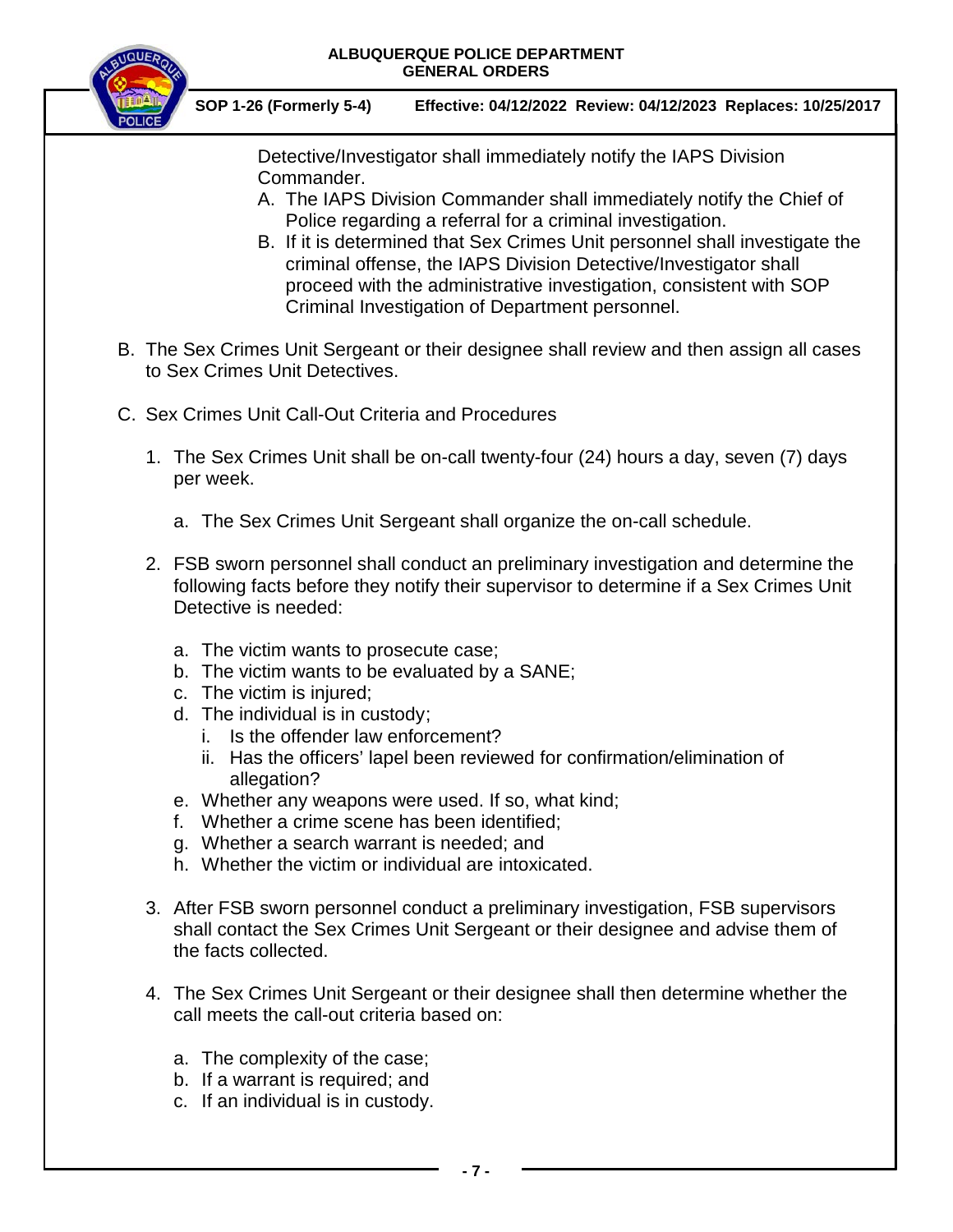

**SOP 1-26 (Formerly 5-4) Effective: 04/12/2022 Review: 04/12/2023 Replaces: 10/25/2017**

- 5. The Sex Crimes Unit Sergeant or their designee shall then request for the on-call Sex Crimes Unit Detective to respond to the call-out.
	- a. The secondary on-call Sex Crimes Unit Detective may also be activated if necessary.
- 6. The Sex Crimes Unit Detective who responded to the call-out shall have one (1) hour to respond to the location.
- 7. When necessary, the Sex Crimes Unit Detective shall complete the following:
	- a. Trauma-informed interview with the victim;
	- b. Identify and interview potential witnesses;
	- c. Obtain surveillance/recording videos (if available);
	- d. Prepare and execute search and/or arrest warrants;
	- e. Conduct interrogations of the offender(s);
	- f. Review and articulate in a Supplemental Report all evidence of the offense;
	- g. Obtain probable cause for any arrests; and
	- h. Complete felony supplemental cases to submit to the District Attorney's Office.
- D. Cold Sexual Assault Case
	- 1. A Sex Crimes Unit Detective shall:
		- a. Investigate cold sexual assault cases for possible prosecution;
		- b. Work with Advocacy Unit personnel to notify victims of all case closures; and
		- c. Communicate with the District Attorney's Office for guidance.
	- 2. Once a case is completed and approved by the Sex Crimes Unit Sergeant, a Sex Crimes Unit Detective shall send it to the DA's Office for prosecution.
- E. Sexual Assault Nurse Examiner (SANE)
	- 1. Sworn personnel should be aware of the process and benefit of a sexual assault evidence examination and should explain its importance to the victim.
		- a. Sworn personnel shall not pressure victims to receive a SANE, nor does participating in a SANE obligate the victim to pursue a criminal complaint.
	- 2. When a prisoner reports they were raped, and the incident took place within twelve (12) hours of the officer's initial contact, then the prisoner shall be advised of the option of SANE. If the prisoner requests a SANE, and is not intoxicated, a flight risk or combative, the primary officer shall transported the prisoner to SANE at the Family Advocacy Center (FAC).
	- 3. If the sexual assault took place more than twelve (12) hours before initial contact, then the prisoner shall be booked on their charges. The officer shall inform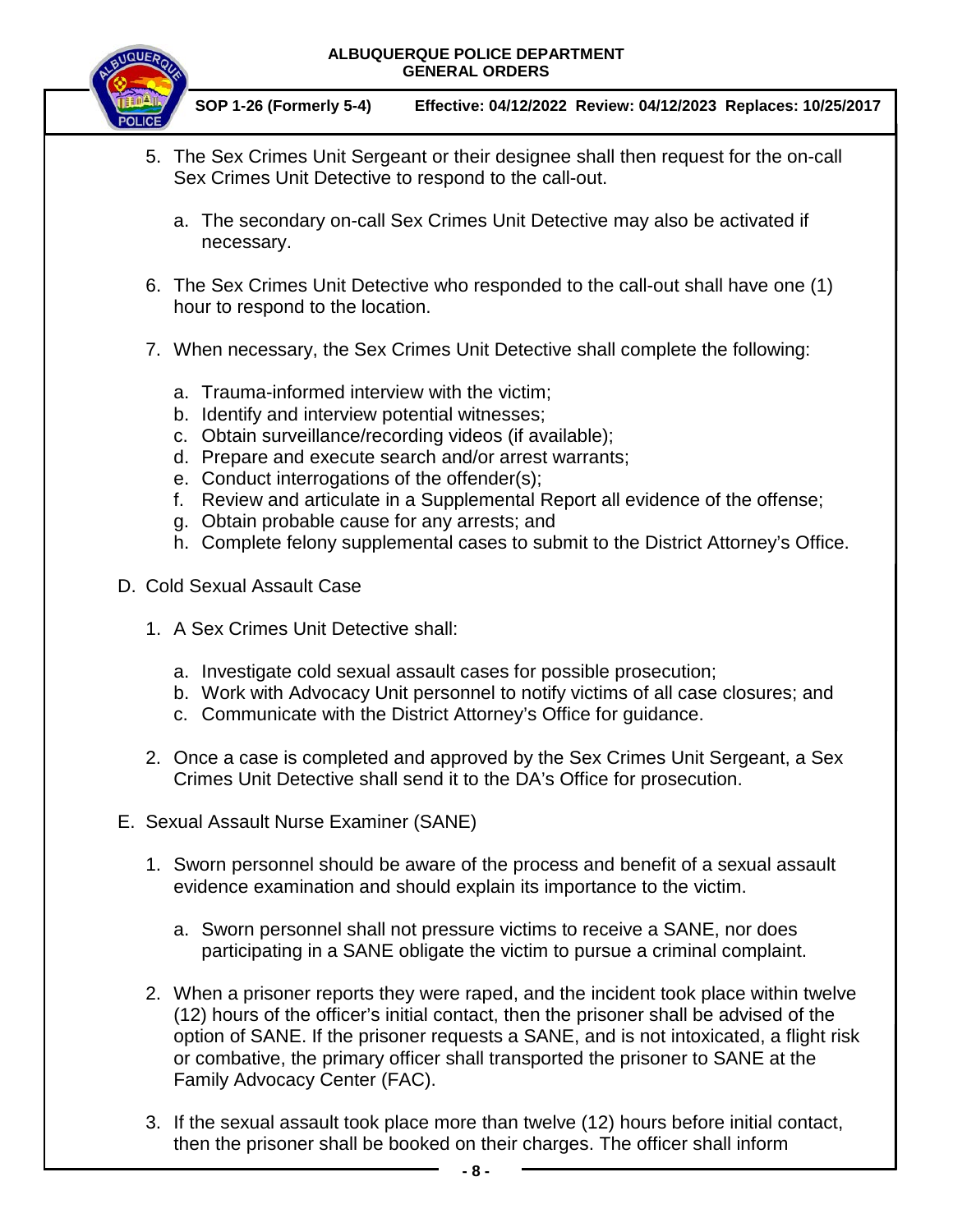

- A. SORD personnel shall be responsible for the registration of sex offenders, consistent with SORNA and ASORNA, and applicable Memorandums of Understanding (MOU), including:
	- 1. Obtaining all pertinent information from those sex offenders who comply with SORNA and ASORNA by registering with the Department;
	- 2. Properly maintaining all registrant information, which includes the data entry and upkeep of the Bernalillo County Sherriff's Office Sex Offender Registration website;
	- 3. Conducting a background search on sex offenders who register under the provisions of ASORNA as deemed necessary by the SORD supervisor;
	- 4. Conduct address verifications by making contact with sex offenders in the field in order to determine their compliance with ASORNA laws;
	- 5. Verifying that registered sex offender have not acquired, mortgaged or newly occupied any real property, occupied or acquired any real property by lease or otherwise or established a place of lodging within one-thousand (1,000) feet of a school after the effective date of the SORNA;
	- 6. Forwarding registration information to the Bernalillo County Sheriff's Office and the New Mexico Department of Public Safety within ninety (90) consecutive days of the registration of an offender;
	- 7. Ensure that persons in violation of the ASORNA ordinance are processed through the judicial system;
	- 8. Answer questions from the community in reference to the ASORNA ordinance;
	- 9. Work as a liaison between the Bernalillo County Sheriff's Office (BCSO) personnel and the Department; and
	- 10.Assist BCSO with the tracking and monitoring of sex offenders that fall under SORNA laws pursuant to NMSA 1978, Section 29-11A-4.

### **1-26-11 Behavioral Sciences Section Semi-annual Psychological Wellness Checks N/A**